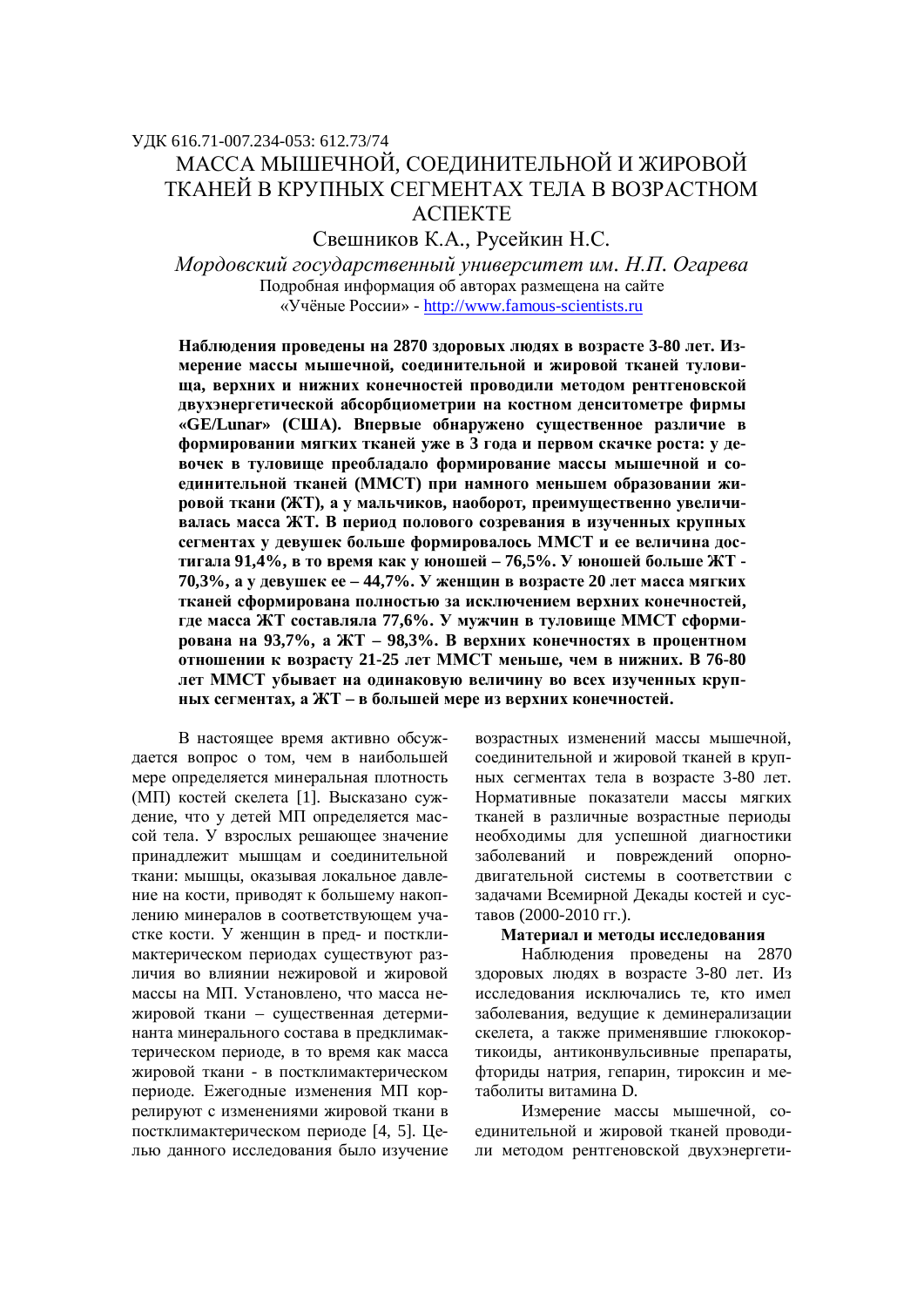ческой абсорбциометрии на костном денситометре фирмы «GE/Lunar» (США). Использовали стандартную программу enCore<sup>TM</sup>2002.

В качестве инструмента вычислений использован пакет статистического анализа и встроенные формулы расчетов данных компьютерной программы Microsoft ® Excel (2000).

## Результаты исслелований

1. Женский пол. 1.1. Туловище. В 3 года преобладала масса мышечной и соединительной тканей (ММСТ) при минимальной величине жировой (табл. 1). Во время первого скачка роста (6-7 лет) увеличивалась не только ММСТ, но и ЖТ. При половом созревании (12 лет - второй скачок роста) наиболее интенсивно увеличивалась ММСТ. С 13 лет и до 20 лет прирост тканей незначительный. В эти годы нарастала интенсивно ЖТ. После 21-25 лет происходил несущественный прирост ММСТ. Значительно увеличивалась масса ЖТ, что приводило к увеличению массы сегмента. В 76-80 лет масса всех тканей уменьшалась, в меньшей мере ЖТ.

1.2. Верхние конечности. В 3 года ММСТ больше, чем в туловище, а массы ЖТ – одинаковое количество. Во время первого скачка роста значительно увеличивалась ММСТ, а ЖТ существенно меньше, чем в туловище (табл. 1). Во время полового созревания прирост ММСТ и ЖТ меньше, чем в туловище. Эта же закономерность сохранялась и в 16-20 лет. В 56-60 лет процентное соотношение ММСТ и ЖТ в верхних конечностях и туловище одинаковое, а в 76-80 лет более заметно уменьшение этих тканей в верхних конеч-HOCTAX.

1.3. Нижние конечности. В 3 года масса ММСТ несколько меньше, чем в верхних конечностях, а ЖТ - больше (табл. 1). Такое же соотношение и во время первого скачка роста (6-7 лет). В периоде полового созревания масса ММСТ в нижних и верхних конечностях становится одинаковой, а ЖТ - больше. В 16 лет в нижних конечностях больше как ММСТ, так и ЖТ. В 20 лет все изученные показатели такие же, как и в 21-25 лет. В 56-60 лет масса тканей в большей мере уменьшалась в нижних конечностях. Особенно заметна убыль ММСТ в 76-80 лет при одновременном увеличении ЖТ.

Таблица 1. Изменение массы крупных сегментов, а также мышечной, соединительной и жировой тканей в них, у лиц женского пола в возрасте 3-80 лет (проценты от величины в 21-25 лет;  $M \pm SD$ )

| <b>Bo<sub>3</sub></b> - | n   | Macca cer-       | Масса всех       | Мышечная и       | Жировая           |  |
|-------------------------|-----|------------------|------------------|------------------|-------------------|--|
| раст                    |     | мента            | мягких тканей    | соединительная   | ткань             |  |
|                         |     |                  |                  | ткани            |                   |  |
|                         |     |                  |                  |                  |                   |  |
| Туловище                |     |                  |                  |                  |                   |  |
| 3                       | 40  | $20,7{\pm}1,35$  | $20,7 \pm 1,29$  | $30,0{\pm}2,06$  | $5,2+0,37$        |  |
| 6                       | 42  | $33,7+2,13$      | $33,9{\pm}2,09$  | $45,5 \pm 3,34$  | $14,7{\pm}1,12$   |  |
| 7                       | 45  | $41,8+3,12$      | $40,5 \pm 2,98$  | $54,4 \pm 3,82$  | $20,6 \pm 1,16$   |  |
| 11                      | 49  | $55,1 \pm 4,26$  | $54,7+3,93$      | $70,3{\pm}5,09$  | $29,0{\pm}2,40$   |  |
| 12                      | 48  | $74,0{\pm}5,62$  | 73,6±4,87        | $91,4+5,94$      | $44,7+3,28$       |  |
| 13                      | 45  | $77,7+5,11$      | $77,2{\pm}5,10$  | $94,6 \pm 6,01$  | $49,1 \pm 3,62$   |  |
| 16                      | 47  | $87,9 \pm 6,04$  | $86,8{\pm}5,86$  | $97,6 \pm 6,13$  | $71,0+4,92$       |  |
| 20                      | 55  | $99,8 \pm 7,00$  | 99,0±5,39        | $100,71\pm4,90$  | $98,9{\pm}5,11$   |  |
| $21 - 25$               | 127 | $100,0{\pm}6,93$ | $100,0{\pm}5,97$ | $100,0+6,47$     | $100,0{\pm}7,01$  |  |
| 56-60                   | 140 | $127,3 \pm 7,26$ | $127,2{\pm}7,11$ | $107,2{\pm}6,20$ | $167,7+9,98$      |  |
| 76-80                   | 75  | $120,7 \pm 8,09$ | $120,9+6,92$     | $104,2{\pm}5,89$ | $153,0 \pm 10,13$ |  |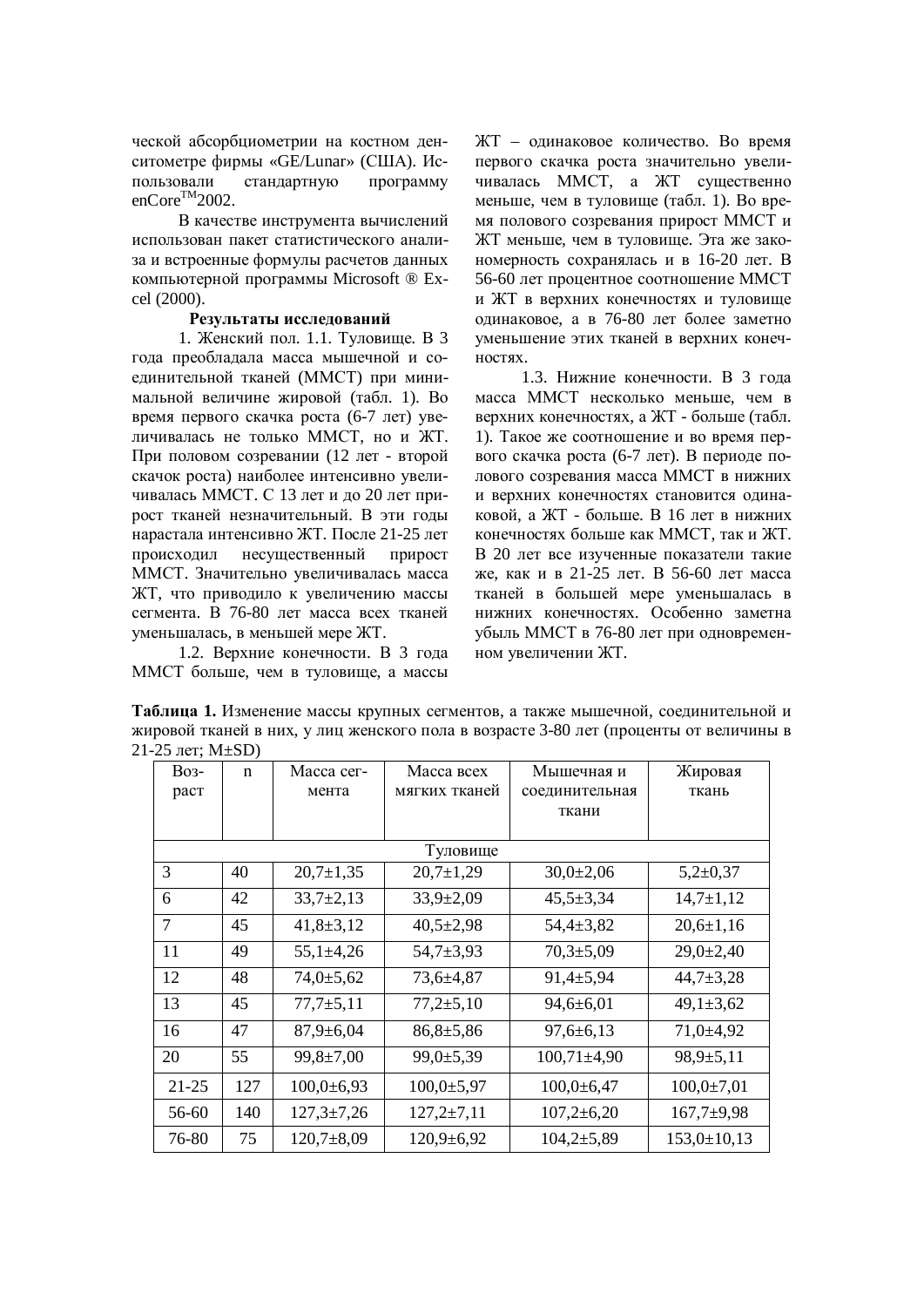| Верхние конечности |     |                  |                  |                  |                   |  |
|--------------------|-----|------------------|------------------|------------------|-------------------|--|
| 3                  | 40  | $27,0 \pm 1,86$  | $28,0 \pm 1,93$  | $39,4 \pm 2,73$  | $5,5+0,47$        |  |
| 6                  | 42  | $45,4 \pm 3,62$  | $46,8 \pm 3,29$  | $65,6{\pm}4,91$  | $10,0+0,72$       |  |
| 7                  | 45  | $45,9{\pm}3,54$  | $47,3 \pm 4,07$  | $66,2{\pm}4,22$  | $10,4{\pm}0,67$   |  |
| 11                 | 49  | $53,5+3,79$      | $54,7+3,38$      | $72,5+4,53$      | $19,9 \pm 1,42$   |  |
| 12                 | 48  | $65,8+4,11$      | $67,3+4,28$      | $82,7+5,34$      | $37,3 \pm 2,26$   |  |
| 13                 | 45  | $67,0{\pm}3,92$  | $68,7+4,05$      | $83,7+5,10$      | $39,3 \pm 2,33$   |  |
| 16                 | 47  | $77,0{\pm}5,73$  | $77,8 + 5,89$    | $89,8 \pm 6,12$  | $54,2{\pm}3,78$   |  |
| 20                 | 55  | $91,2{\pm}5,69$  | $92,3 \pm 7,24$  | $99,7 \pm 6,48$  | $77,6 \pm 5,03$   |  |
| $21 - 25$          | 127 | $100,0{\pm}6,17$ | $100,0+6,53$     | $100,0{\pm}7,01$ | $100,0{\pm}7,38$  |  |
| 56-60              | 140 | $125,7 \pm 7,66$ | $129.1 \pm 8.15$ | $111,1\pm7,72$   | $164,2{\pm}10,01$ |  |
| 76-80              | 75  | $112,0+7,01$     | $113,0+6,64$     | $101,0+5,91$     | $136,3+9,03$      |  |
| Нижние конечности  |     |                  |                  |                  |                   |  |
| 3                  | 40  | $28,3 \pm 1,74$  | $28,9 \pm 1,62$  | $33,5+2,24$      | $10,2{\pm}0,68$   |  |
| 6                  | 42  | $40,4{\pm}3,11$  | $40,2 \pm 3,25$  | $45,3 \pm 3,40$  | $19,5 \pm 1,32$   |  |
| $\tau$             | 45  | $50,0{\pm}3,16$  | $50,8 \pm 3,27$  | $56,9{\pm}3,51$  | $26,0 \pm 1,73$   |  |
| 11                 | 49  | $61,0{\pm}3,86$  | $61,3+4,20$      | $67,0+4,35$      | $38,5 \pm 2,30$   |  |
| 12                 | 48  | $74,0{\pm}5,00$  | $74,4+4,73$      | $80,6{\pm}5,29$  | 49,0±4,53         |  |
| 13                 | 45  | $82,4 \pm 5,36$  | $83,0{\pm}5,10$  | $89,6 \pm 5,62$  | $56,5+4,72$       |  |
| 16                 | 47  | 93,0±6,10        | $93,3 \pm 7,00$  | $96,7{\pm}6,60$  | 79,5±4,81         |  |
| 20                 | 55  | $99,2{\pm}5,01$  | $99,5+5,46$      | $100,0{\pm}5,62$ | $97,0{\pm}5,73$   |  |
| $21 - 25$          | 127 | $100,0{\pm}7,23$ | $100,0{\pm}6,87$ | $100,0{\pm}7,12$ | $100,0{\pm}7,32$  |  |
| 56-60              | 140 | $107,1 \pm 7,77$ | $107,3 \pm 8,12$ | $96,2{\pm}6,57$  | $152,3+9,76$      |  |
| 76-80              | 75  | $99,3 \pm 6,32$  | $94,1 \pm 6,17$  | 74,4±4,93        | $175,5 \pm 11,85$ |  |

Примечание: проценты рассчитаны по отношению к массе тканей в возрасте 21-25 лет: 1) масса туловища - 28,17±2,04 кг; масса всех мягких тканей - 27,58±1,96 кг; масса мышечной и соединительной тканей - 17,35±1,42 кг; масса жировой ткани - 9,93±0,69 кг;

2) масса верхних конечностей - 6,34±0,49 кг; масса всех мягких тканей - 5,94±0,38 кг; масса мышечной и соединительной тканей - 3,93±0,28 кг; масса жировой ткани - 2,01±0,13 кг;

3) масса нижних конечностей  $21,14\pm1,41$  кг; масса всех мягких тканей -  $20,22\pm1,36$  кг; масса мышечной и соединительной тканей - 16,22 $\pm$ 1,05 кг; масса жировой ткани – 4,00 $\pm$ 0,24 кг.

2. Мужской пол. 2.1. Туловище. В возрасте 3 лет масса ММСТ, по сравнению с 21-25 годами, меньше, чем у девочек, а ЖТ – больше (табл. 2). Во время первого скачка роста (у мальчиков в 5-6 лет) прирост ММСТ меньше, чем у девочек, а ЖТ – больше. Во время периода полового созревания (у мальчиков - 13-14 лет) происходило значительное увеличение ММСТ и ЖТ. В 20 лет ММСТ была сформирована на 93,7%, а ЖТ – 98,3%. После 21-25 лет ММСТ очень медленно увеличивалась и

была больше (чем в возрасте 21-25 лет) на 7%. В 76-80 лет ММСТ уменьшалась, а ЖТ – увеличивалась.

2.2. Верхние конечности. В 3 года процентное отношение ММСТ меньшее, чем у девочек, а ЖТ – большее (табл. 2). При первом скачке роста прирост ММСТ происходил на меньшую величину, а ЖТ – на большую. Во время полового созревания сохранялась эта же закономерность. В 20 лет формирование массы ММСТ практически завершено, а жировой ткани еще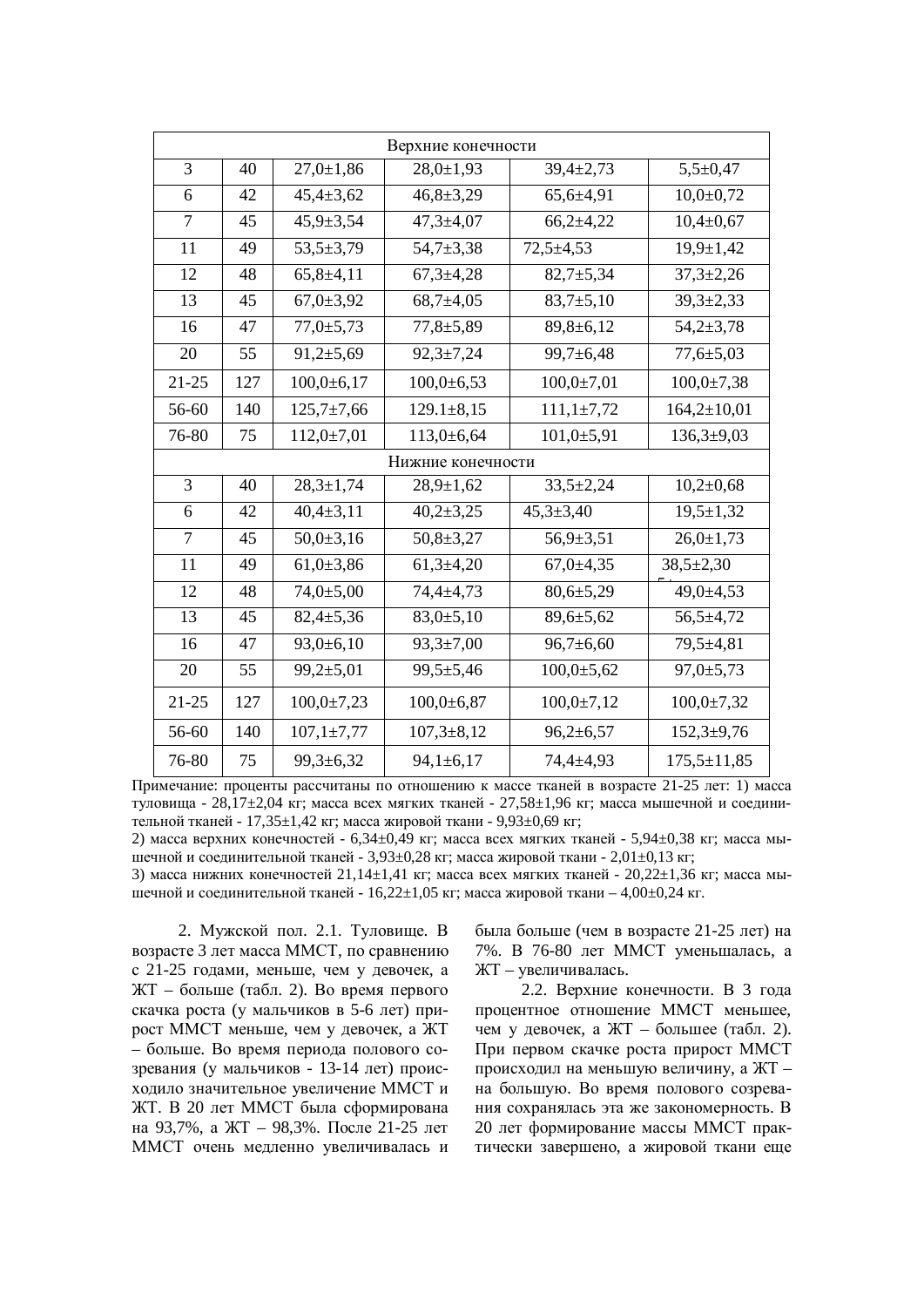меньше нормы. В 56-60 лет ММСТ находится в пределах нормы, а ЖТ больше на 28,4%. В  $76-80$  лет происходило существенное (на 18,1%) уменьшение ММСТ, масса ЖТ также уменьшалась, но оставалась больше величины в 21-25 лет на 14,7%.

2.3. Нижние конечности. В 3 года ММСТ здесь больше, чем в верхних конечностях, а масса ЖТ – одинаковая. Во время первого скачка роста масса этих тканей увеличивалась в несколько большей мере, чем в верхних конечностях. Во время полового созревания масса как ММСТ, так и ЖТ увеличивалась в два раза. В 20 лет масса всех тканей конечности находится в пределах нормы, за которую принимается возраст 21-25 лет. В 56-60 лет масса ММСТ незначительно уменьшалась, а ЖТ - существенно нарастала. В 76-80 лет масса ММСТ уменьшалась на 17,1%, а ЖТ - не изменялась.

Таблица 2. Изменение массы крупных сегментов, а также мышечной, соединительной и жировой тканей в них, у мужчин в возрасте 3-80 лет (проценты от величины в 21-25 лет;  $M\pm SD$ )

| Возраст            | n        | Macca cer-<br>мента | Масса всех<br>мягких тканей | Мышечная и<br>соединительная<br>ткани | Жировая<br>ткань |  |  |
|--------------------|----------|---------------------|-----------------------------|---------------------------------------|------------------|--|--|
|                    | Туловище |                     |                             |                                       |                  |  |  |
| 3                  | 40       | $20,7 \pm 1,42$     | $20,1 \pm 1,29$             | $22,5 \pm 1,46$                       | $14,2{\pm}0,86$  |  |  |
| 5                  | 45       | $23,9 \pm 1,68$     | $27,0+2,20$                 | $29,2{\pm}2,33$                       | $18,9 \pm 1,58$  |  |  |
| 6                  | 43       | $29,2+2,15$         | $29,4+2,09$                 | $31,4+2,41$                           | $21,7+1,32$      |  |  |
| 12                 | 46       | $57,1 \pm 3,70$     | $57,9 \pm 3,49$             | $59,7+3,63$                           | $51,2{\pm}3,02$  |  |  |
| 13                 | 52       | $66,0{\pm}3,99$     | $66,7{\pm}4,04$             | $67,9+4,13$                           | $62,2{\pm}3,95$  |  |  |
| 14                 | 55       | 74,8±4,51           | $75,3+4,69$                 | $76,5+4,83$                           | $70,3+4,47$      |  |  |
| 15                 | 61       | $82,7+4,79$         | $83,1 \pm 4,93$             | $82,5+5,02$                           | $85,8+5,21$      |  |  |
| 20                 | 105      | 98,5±5,94           | 99,9±6,03                   | $93,7+5,82$                           | $98,3+6,11$      |  |  |
| $21 - 25$          | 102      | $100,0{\pm}5,62$    | $100,0{\pm}5,73$            | $100,0{\pm}5,06$                      | $100,0{\pm}6,12$ |  |  |
| 56-60              | 108      | $116,1\pm7,23$      | $117,2{\pm}7,36$            | $107,3 \pm 8,05$                      | $144,1 \pm 7,50$ |  |  |
| 76-80              | 77       | $101,5 \pm 5,78$    | $102,6+6,02$                | $92,6+5,83$                           | $140,7+9,11$     |  |  |
| Верхние конечности |          |                     |                             |                                       |                  |  |  |
| $\overline{3}$     | 40       | $21,3 \pm 1,54$     | $23,4 \pm 1,59$             | $22,7 \pm 1,70$                       | $10,5+0,69$      |  |  |
| $\overline{5}$     | 45       | $27,9 \pm 2,36$     | $27,9+2,18$                 | $29,3 \pm 2,46$                       | $15,8+1,16$      |  |  |
| 6                  | 43       | $30,4{\pm}2,10$     | $30,2{\pm}2,18$             | $32,0+2,37$                           | $16,8{\pm}1,33$  |  |  |
| 12                 | 46       | $56,1{\pm}3,50$     | 55,6±3,67                   | $58,2+3,71$                           | $36,8{\pm}2,27$  |  |  |
| 13                 | 52       | $63,2+3,93$         | $62,6+4,05$                 | $65,2{\pm}4,26$                       | $43,0 \pm 2,52$  |  |  |
| 14                 | 55       | $71,6+4,62$         | $70,1 \pm 4,78$             | $73,1 \pm 4,87$                       | $52,6+3,61$      |  |  |
| 15                 | 61       | $80,0{\pm}5,23$     | 78,0±5,12                   | $80,5{\pm}5,60$                       | $60,0{\pm}4,05$  |  |  |
| 20                 | 105      | $97,4 \pm 7,00$     | $96,3 \pm 6,83$             | $96,8 \pm 7,09$                       | $92,6 \pm 6,92$  |  |  |
| $21 - 25$          | 102      | $100,0+4,81$        | $100,0{\pm}5,09$            | $100,0+4,93$                          | $100,0{\pm}5,00$ |  |  |
| 56-60              | 108      | $99,0{\pm}6,07$     | $101,6+6,32$                | $102,2+5,99$                          | $128,4+8,18$     |  |  |
| 76-80              | 77       | 88,4±5,84           | $85,8 \pm 6,00$             | $81,9+6,12$                           | $114,7+8,24$     |  |  |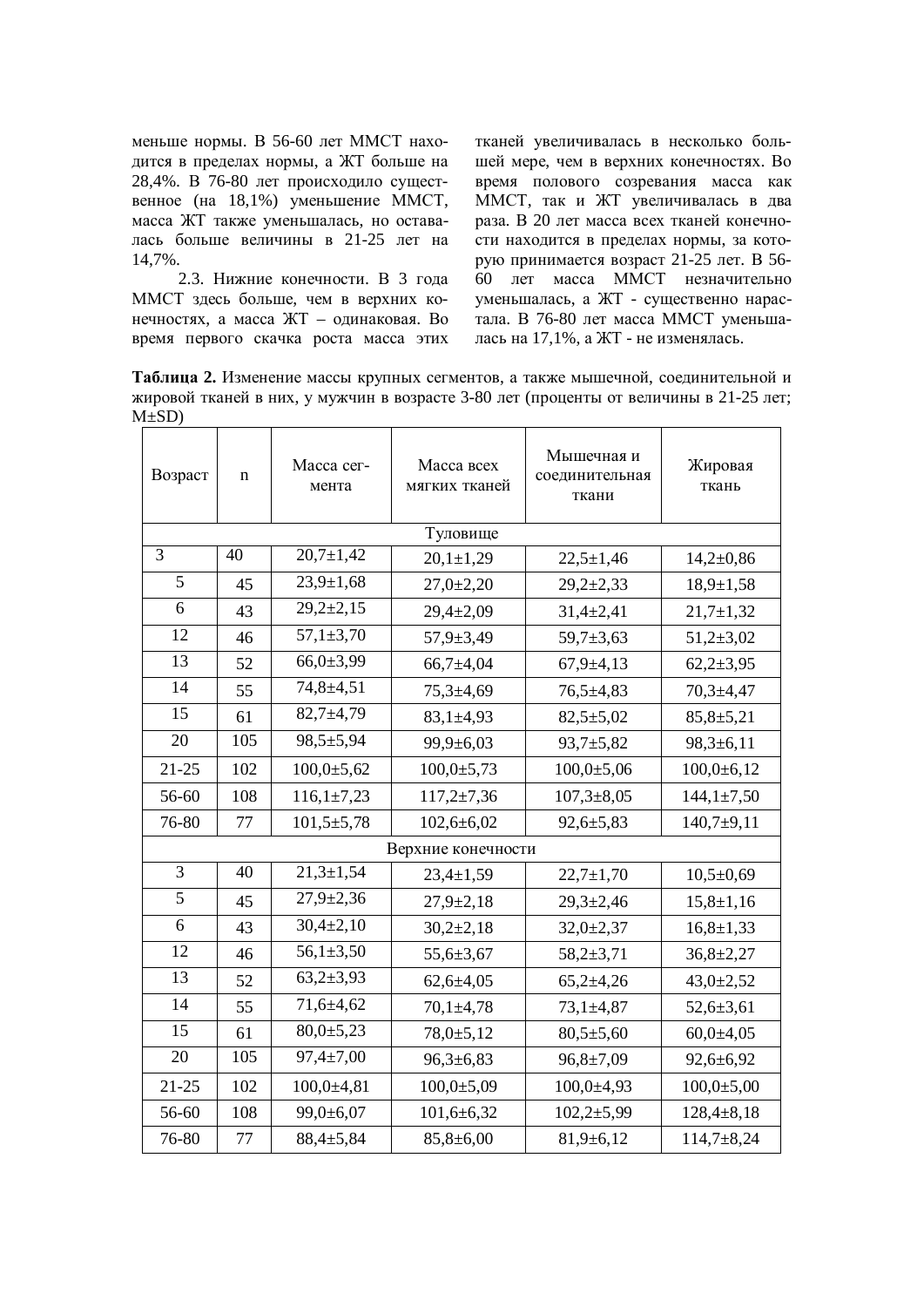| Нижние конечности |     |                  |                  |                  |                  |
|-------------------|-----|------------------|------------------|------------------|------------------|
| 3                 | 40  | $25,4 \pm 1,64$  | $25,0 \pm 1,73$  | $27,7 \pm 1,80$  | $11,0+0,78$      |
| 5                 | 45  | $30,8{\pm}2,44$  | $30,3{\pm}2,31$  | $33,2+2,19$      | $14,7+0,92$      |
| 6                 | 43  | $33,7{\pm}2,56$  | $33,0{\pm}2,34$  | $36,0{\pm}2,70$  | $17,2{\pm}1,13$  |
| 12                | 46  | $61,6+4,12$      | $60,8{\pm}3,87$  | $64,7+4,25$      | $40,2{\pm}2,39$  |
| 13                | 52  | $69,2{\pm}5,24$  | $68,5+5,69$      | $72,5+5,47$      | $46,9{\pm}3,07$  |
| 14                | 55  | $78,6 \pm 5,40$  | $77,4 \pm 5,27$  | $81,5+6,17$      | $55,5 \pm 3,32$  |
| 15                | 61  | $87,2{\pm}7,21$  | $85,4 \pm 6,84$  | $86,2{\pm}6,95$  | $64,9+4,73$      |
| 20                | 105 | $99,7 \pm 8,00$  | $99,1 \pm 7,45$  | $99,3 \pm 7,32$  | $98,4 \pm 7,07$  |
| $21 - 25$         | 102 | $100,0{\pm}5,34$ | $100,0{\pm}4,76$ | $100,0{\pm}5,17$ | $100,0{\pm}5,21$ |
| 56-60             | 108 | $102,3+8,12$     | $100,9{\pm}8,39$ | $96,2{\pm}7,51$  | $126,0+9,32$     |
| 76-80             | 108 | $91,3 \pm 7,28$  | $89,2{\pm}7,04$  | $82,9 \pm 6,82$  | $122,8+9,17$     |

Примечание: проценты рассчитаны по отношению к массе тканей в возрасте 21-25 лет: 1) масса туловища - 32,78±2,25 кг; масса всех мягких тканей - 31,72±1,99 кг; масса мышечной и соединительной тканей - 25,23±1,78 кг; масса жировой ткани - 6,46±0,48 кг.

2) масса верхних конечностей 8,13±0,57 - кг; масса всех мягких тканей - 7,91±0,58 кг; масса мышечной и соединительной тканей - 6,96±0,50 кг; масса жировой ткани - 0,95±0,07 кг.

3) масса нижних конечностей  $24,25\pm1,71$  кг; масса всех мягких тканей - 23,65 $\pm1,65$  кг; масса мышечной и соединительной тканей - 19,92 $\pm$ 1,09 кг; масса жировой ткани – 3,73 $\pm$ 0,42 кг.

#### Обсуждение результатов

Сегодня внимание ученых было сосредоточено в основном на изучении возрастных изменений минеральной плотности костей скелета в тех участках, где чаще всего происходят переломы [2, 3]. В данной работе, используя метод рентгеновской двухэнергетической абсорбциометрии, впервые удалось подробно и всесторонне изучить изменения ММСТ и ЖТ в крупных сегментах тела, что важно, так как мягкие ткани - это «футляр», где находится кость, и поэтому они могут оказывать влияние на возникновение переломов и активность репаративного процесса при последующем лечении.

Нами впервые обнаружено существенное различие в формировании мягких тканей уже в 3 года и первом скачке роста: у девочек в туловище преобладало формирование ММСТ при намного меньшем образовании ЖТ, а у мальчиков, наоборот, преимущественно увеличивалась масса ЖT.

В период полового созревания в изученных крупных сегментах у девушек больше формируется ММСТ и ее величина достигала 91,4%, в то время как у юношей – 76,5%. У юношей больше ЖТ - 70,3%, а у девушек – 44,7%.

У женщин в возрасте 20 лет масса мягких тканей сформирована полностью за исключением верхних конечностей, где масса ЖТ составляла 77,6%. У мужчин в туловище ММСТ сформирована на 93,7%, а ЖТ – 98.3%. В верхних конечностях в процентном отношении ММСТ меньше, чем в нижних.

В 76-80 лет ММСТ убывает на одинаковую величину во всех изученных крупных сегментах, а ЖТ - в большей мере из верхних конечностей.

Эти ланные важны не только с теоретической точки зрения, но и с практической, когда ставится вопрос об активности репаративного костеобразования после переломов и уравнивания длины конечностей, о степени восстановления трудоспособности с учетом массы мышечной и соединительной тканей.

Работа выполнена при поддержке  $P$ ФФИ, проекты 01-04-96422 и 04-07-*96030.*